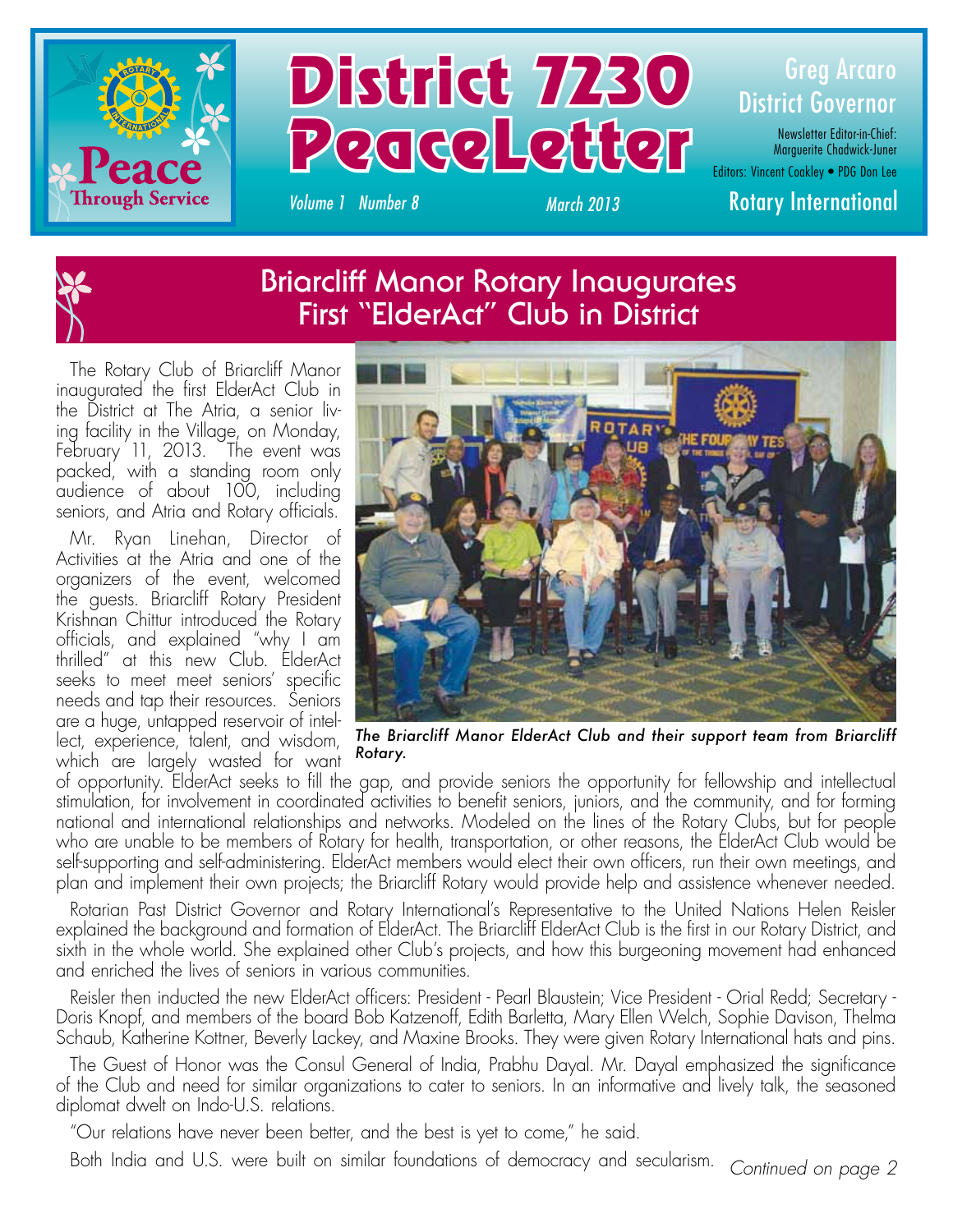

Both face similar challenges such as economic recession and terrorism. President Obama and Prime Minister Singh had emphasized the Five "Es" of our future relationship: Education, Economy, Energy, Environment, and Empowerment. Mr. Dayal was accompanied by his wife, Chandni Dayal.

Atria Executive Director Janis Knorr was delighted at the turnout, and the new Club which added a new dimension to senior living at Atria. Also present were senior Rotary officials from the neighboring Rotary District 7210, Past District Governors Knut Johnsen and Tansukh Dorawala.

The Briarcliff Rotary is delighted to be at the forefront of this movement to cater to the elderly. We thank Atria officials Janis Knorr and Ryan Linehan for their cooperation and foresight in encouraging and providing the necessary support for this new Club, and congratulate the Club's new office-bearers.



### **A Model Rotary Column for a Local Newspaper**

Ted Nygreen writes: "While on vacation in January, I  $\frac{1}{2}$  come cross this well-written column chout Rotary It  $\frac{1}{2}$   $\frac{1}{2}$   $\frac{1}{2}$   $\frac{1}{2}$   $\frac{1}{2}$   $\frac{1}{2}$   $\frac{1}{2}$   $\frac{1}{2}$   $\frac{1}{2}$   $\frac{1}{2}$   $\frac{1}{2}$   $\frac{1}{2}$   $\frac{1}{2}$   $\frac{1}{2}$   $\frac{1}{2}$   $\frac{1}{2}$ I came across this well-written column about Rotary. It inspired me to attend the club's regular meeting the next



day at 7AM. There were about 60 people attending (it was snowing and still dark at 7 o'clock) and I really enjoyed being a visiting Rotarian at their meeting.

The local newspaper recently offered the club a monthly "column" and I think this is the first time that "Rotary Corner" was published. If this is indicative of future columns, it's really good publicity for their club and for Rotary in general."

The following column appeared in *The Aspen Times* Business section and was written by Terri Caine.

#### **Why is Rotary Pertinent in Aspen?**

In a communitywith nearly 500 nonprofit organizations, it is fair to askwhyAspen needs a Rotary Club and why its members choose to join. Although there are many other organizations that do greatwork in the Roaring Fork Valley, I know ofno other club that offers its members the combination of new friendships, business networking, service opportunities both locally and internationally, and interesting weekly speaker presentations on important topics.

Aspen Rotarians meet every Thursday morning for breakfast at the Aspen Meadows. Each week, we hear a presentation regarding important matters that affect our businesses, our schools, our local community and the world. Recent examples include a successful social-media venture capitalist, the top' managers of Aspen Skiing Co. and the Aspen Music Festival and School, a tax expert and Forbes magazine contributor, and our town's beloved Klaus Obermeyer.

We come together with close to 100 other business, government, education and nonprofit leaders representing every facet ofour community. The weekly meetings.offer members a chance to get to know people they might not normally encounter. The business-networking benefits have strong appeal for new members initially, but as time passes, the deeper value of friendship far outstrips the perk of business leads.

Members develop meaningful relationships through the weekly meetings and social events and by working together on common causes. This also includes members of the Snowmass Rotary Club and the other Rotary clubs ofthe valley.

As human beings, we have a deep desire to give back and share the fruits of our hard work with others. Yet often finding something that resonates with us is difficult. Through the Aspen Rotary Club, members have the opportunity to serve on any ofmore than three dozen committees that work on service projects ranging from local high school youth exchanges and college scholarships to international clean-water projects and literacy programs. Individually, it is hard to make a big impact, but collectively Rotarians make a huge difference locally and globally.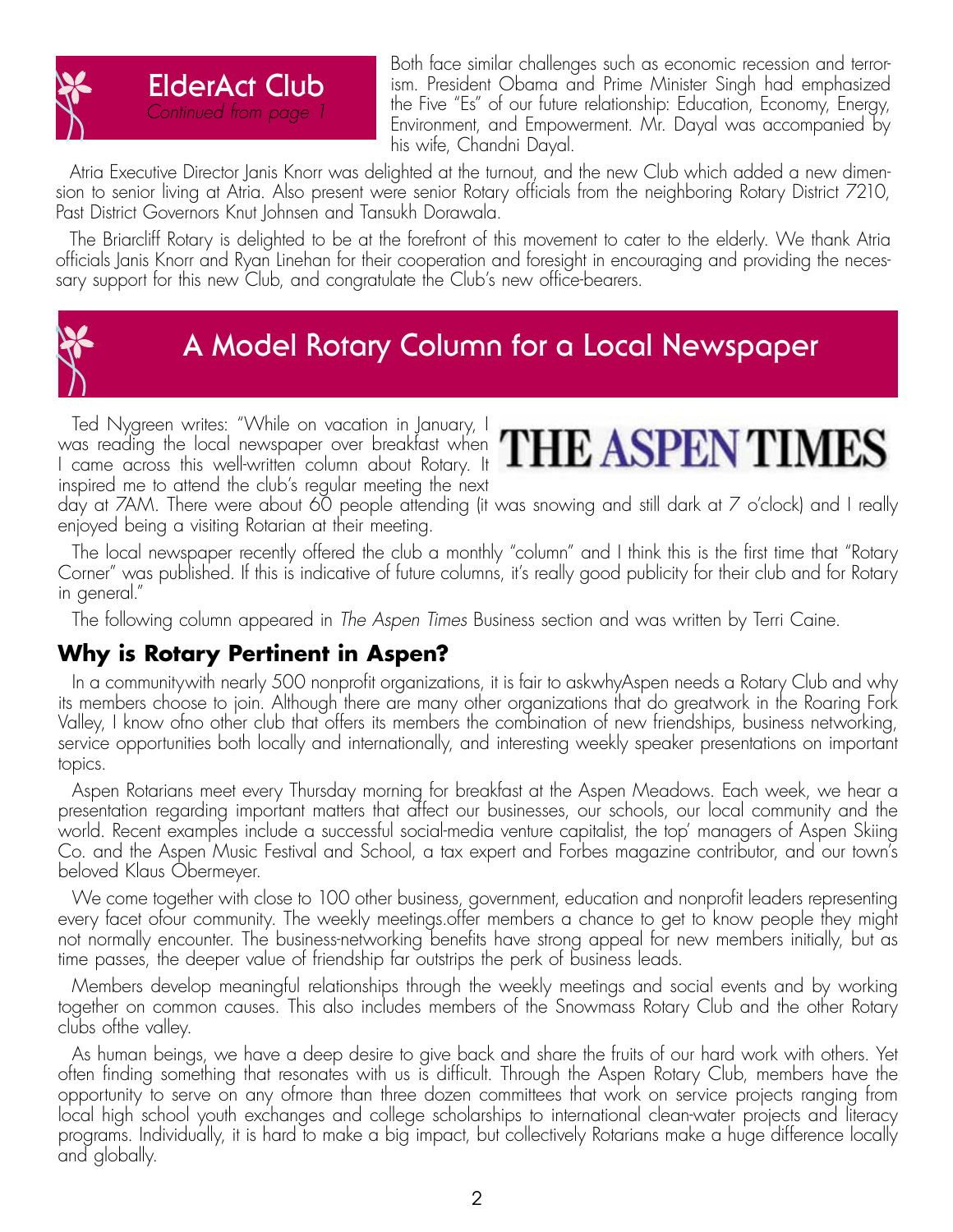# **INFORMATION & REMINDERS**

#### **Upcoming Dates:**

- *March 1* Deadline for District Community Service Grant applications & Deadline for RYLA applications
- *March 2* Club President-elect Workshop, "Fogarty's" in Bronxville
- *March 22-23* Club President-elect Training Seminar, Marriott Hotel, Whippany, New Jersey
- *April 12-14* Rotary Youth Leadership Award (RYLA), Alpine, New Jersey
- April 15 Deadline for Summer Youth Exchange applications
- **April 27** Rotary Leadership Institute (White Plains High School)
- *May 16* Club Certification Seminar, Doubletree Hotel, Tarrytown
- *May 17* Paul Harris Luncheon, District Foundation Annual Meeting, District Peace Forum
- *May 18* District Conference

Don't FORGET!

*May 19* - District Service Project, District Family barbecue

#### **New Members**

Rotary Clubs...when you club inducts a new member, please send information (and photo) of your new member for publication in the District newsletter.

### **SAVE THESE SPECIAL DATES!**

**May 17 - Paul Harris Luncheon and District Peace Conference at the Westchester Marriott Hotel**

**May 18 - District Conference at the Westchester Marriott Hotel May 19 - Hurricane Sandy Service Project and Barbecue - Staten Island**

### **New York Rotary Club Making a Difference**

The Rotary Club of New York, together with its Foundation, has been very involved in helping the victims of "Hurricane Sandy,"since the beginning of this latest disaster in our area.

Once we restored our own power, internet access, and transportation capability, we met to assess the feedback from our members "in the field," We chose to focus on the areas that we deemed to be the worst hit, which were Staten Island and lower Manhattan.

Agreeing to follow some of the effective guidelines that we initiated during the "9/11 Disaster," we decided to help the "forgotten people," communi-



*The brand new ambulance that the New York Rotary Club and Foundation donated to the New York Downtown Hospital.*



3

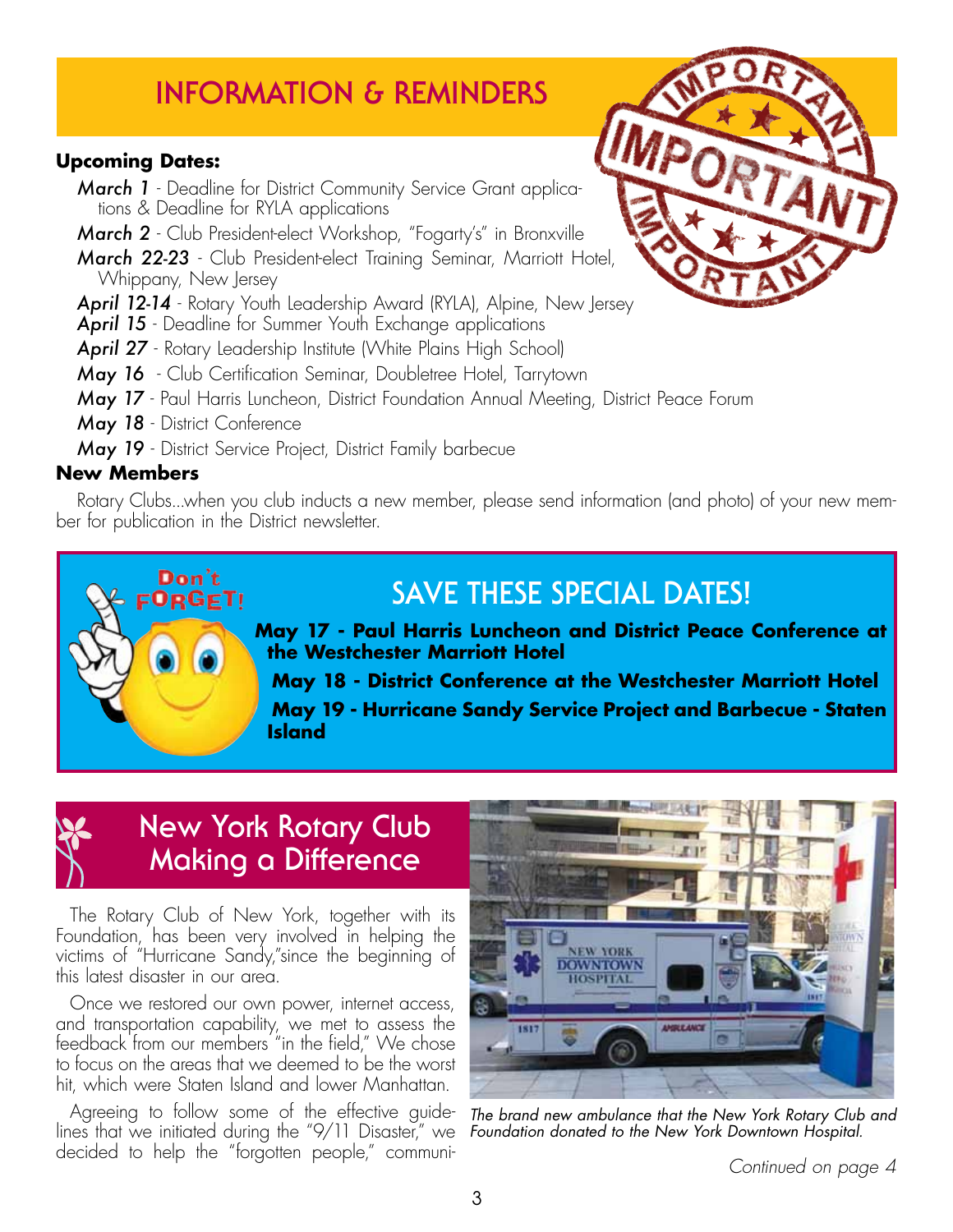# **New York Rotary Club** *Continued from page 3*

cated with, and gratefully , received contributions from our Rotary friends around the world, and held a holiday fundraiser in New York City where we accumulated over \$70,000.

To initiate this drive, the Foundation had contributed \$ 200,000 from our portfolio principle, which is a rare occurrence.

We joined forces with "Project Hospitality," who are serving these "forgotten victims" on Staten Island and contributed \$ 100,000 to be distributed to the neediest cases there. We heard that our humanitarian partners, the doctors and staff of New York Downtown hospital, regardless of the flooding to their emergency room, reopened within two days to serve the victims of Wall Street and Chinatown. We donated \$ 150, 000 to buy them a new ambulance which was badly needed in order to respond effectively, to this, and future events, as they also did during "9/11."

We are proud of our friends in the Rotary world and, especially the Rotarians of District # 7230, who have displayed wonderful "teamwork."



# **Three Awards Rotary Clubs Can Earn from RI**

#### **Zone 32 New Generations Award**

Rotary International encourages Rotary club and district efforts to support and embrace new generations programs in our local communities. Clubs are encouraged to conduct programs and support District and Rotary International programs that develop leadership and vocational service opportunities for our youth and young adult populations.

Strategies for Clubs and Districts:

Encourage active involvement in Rotary International programs for our youth like Interact and Rotaract

Participate in district level programs like RYLA that promote student leadership and development

Encourage international peace and understanding through short term, long term and vocational student exchanges. Provide mentoring and job shadowing opportunities

Promote partnerships

Involve governments

*Participate in five (5) New Generations projects or activities before April 15, 2013, and Zone 32 will recognize your efforts.* 

*Download the full details and application form at: http://www.clubrunner.ca/Data/7910//HTML/141018// New\_Generations\_Zone\_award.pdf*

### **Zone 32 Community Service Award**

Rotary International encourages the efforts of Rotary clubs with the support of their District to undertake community service projects where needed. Community service projects are an important aspect of Rotary's goals to build communities, improve health, economy and alleviate poverty. Clubs are encouraged to conduct projects that will be sustainable, visible, accessible and relevant to the communities where the project is implemented. Clubs and Districts are requested to raise the level of consciousness of these critical community and service issues among both potential beneficiaries and the community at large.

Please feel free to develop your community service projects according to the needs of your community and the goals of your club. On the back page there is a starter list of possible Community Service projects.

An excellent resource for planning community service projects is available from RI on line called *Communities in Action, a Guide to Effective Projects*. It includes assessing projects, choosing projects, making a plan, taking action and evaluating success. For further information contact your Assistant Rotary Coordinator for Community Service

*A club must complete five (5) Community Service activities before April*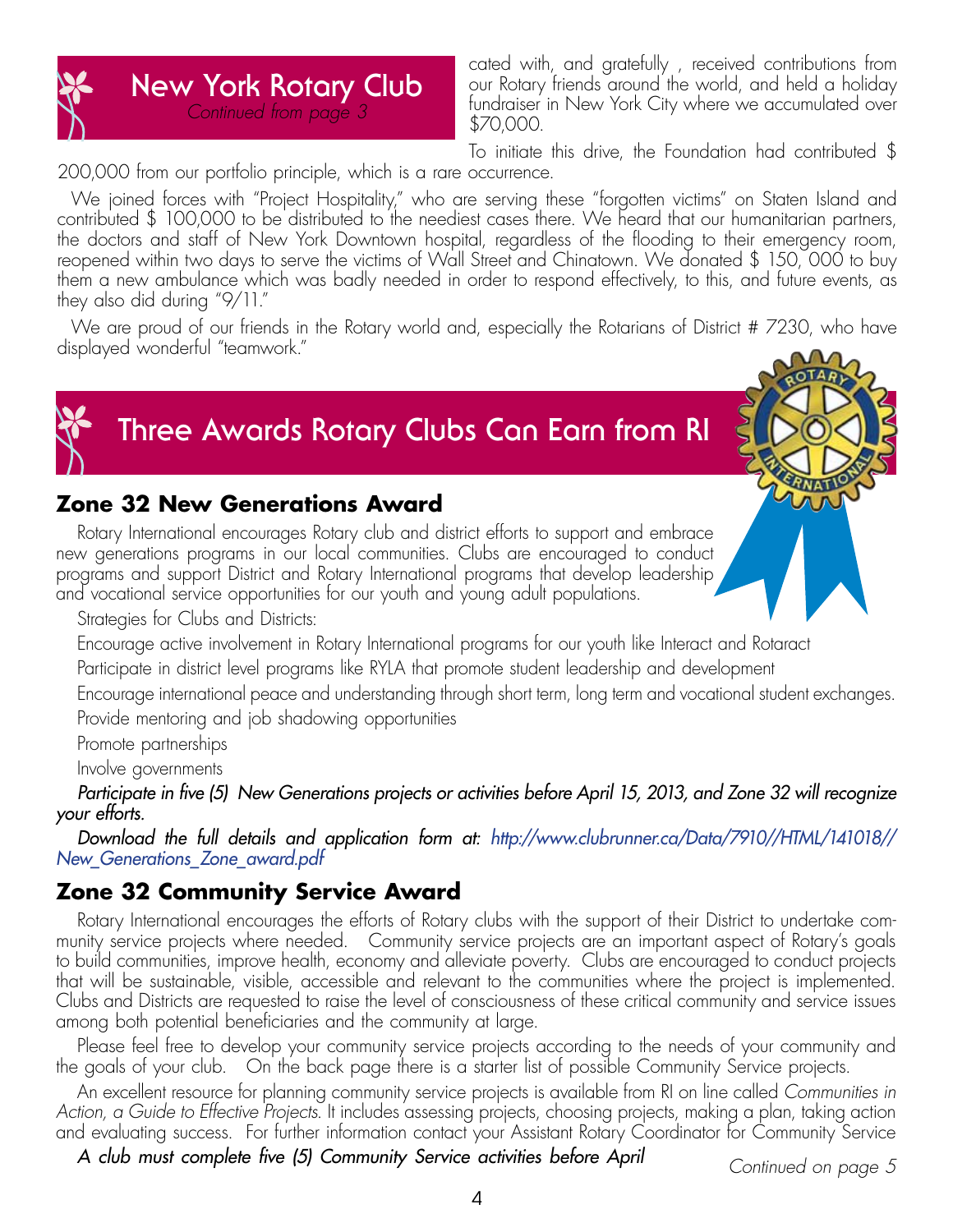

*Download the full details and application form at: http://www.clubrunner.ca/Data/7870//HTML/184820// ZoneAwards.pdf*

#### **Zone 32 Public Image Award**

Rotary International encourages the efforts of Rotary clubs with the support of their District to enhance Rotary's public image. It is the responsibility of every single Rotarian, club, and district to develop plans and initiating activities that will enhance the organization's local visibility and help implement Rotary's global public image campaign.

Appointed by the RI president, the Public Image Resource Group provides information and support to Rotary clubs and districts to help them promote projects, share success stories, and explain what Rotary is and does through the media. It also works to improve the organization's overall public image, a priority outlined in the RI Strategic Plan 2007-10.

Rotary International provides free public service announcements (PSAs) for public use. They focus on volunteer efforts to address critical community issues including literacy, water, hunger, and atrisk youth. Download the PSAs for free today from www.rotary.org and help promote Rotary.

Public relations efforts are vital to Rotary's continued growth and service.

Select one or many ideas for celebrating, or come up with your own creative activities. Remember, the idea is to share the Rotary story with people who may not be familiar with it, so your efforts should be directed to the community, media, and general public.

*A club must complete five (5) Public Image activities before February 28, 2013.* 

*Download the full details and application form at: http://www.clubrunner.ca/Data/7430/HTML/179126/ Zone32PublicImageAward2013.pdf*



### **EREY Reminder**

Our District 7230 Annual Giving Program is under full swing. Our district clubs are doing well but we need to 'hear' from all the clubs to make our goal of \$150,000. Keep in mind, EREY money comes back to our club in the form of Grants and other funding. This system is giving and getting and usually getting larger dollars than an individual



*The Rotary Club of New York has 13 new or additional PHF so far. See the photo of our newest PH Fellow, Dominik Grau. Dominik is standing between our EREY Campaign Chair, Tom McConnon (l.) and President Barbaros Karaahmet. Congratulation and thank you to Dominik and the Hartsdale members.* 

clubs gives.

contributed just \$100, The Rotary<br>Foundation and Foundation District 7230 would have more than 3 times the amount



If Every Rotarian *DGN David Del Monte receives a Harrison Mamaroneck banner from President Tony Andreana following an EREY Presidentation n Feb 21st. (DGN David is available to visit your club, too, to speak about EREY, New Gen or putting sparkle in your club meetings if you want sparkle!*

we have been receiving. Congratulations to the Rotary club of Hartsdale and the Rotary Club of New York. The Rotary Club of Hartsdale his our first 100% Paul Harris Club…1 out of 17 in the Rotary World and one out of 48 in our District.

**TIP:** Help a member of your club become a Paul Harris Fellow. Honor that member with YOUR contribution. You BOTH will get Paul Harris Credits.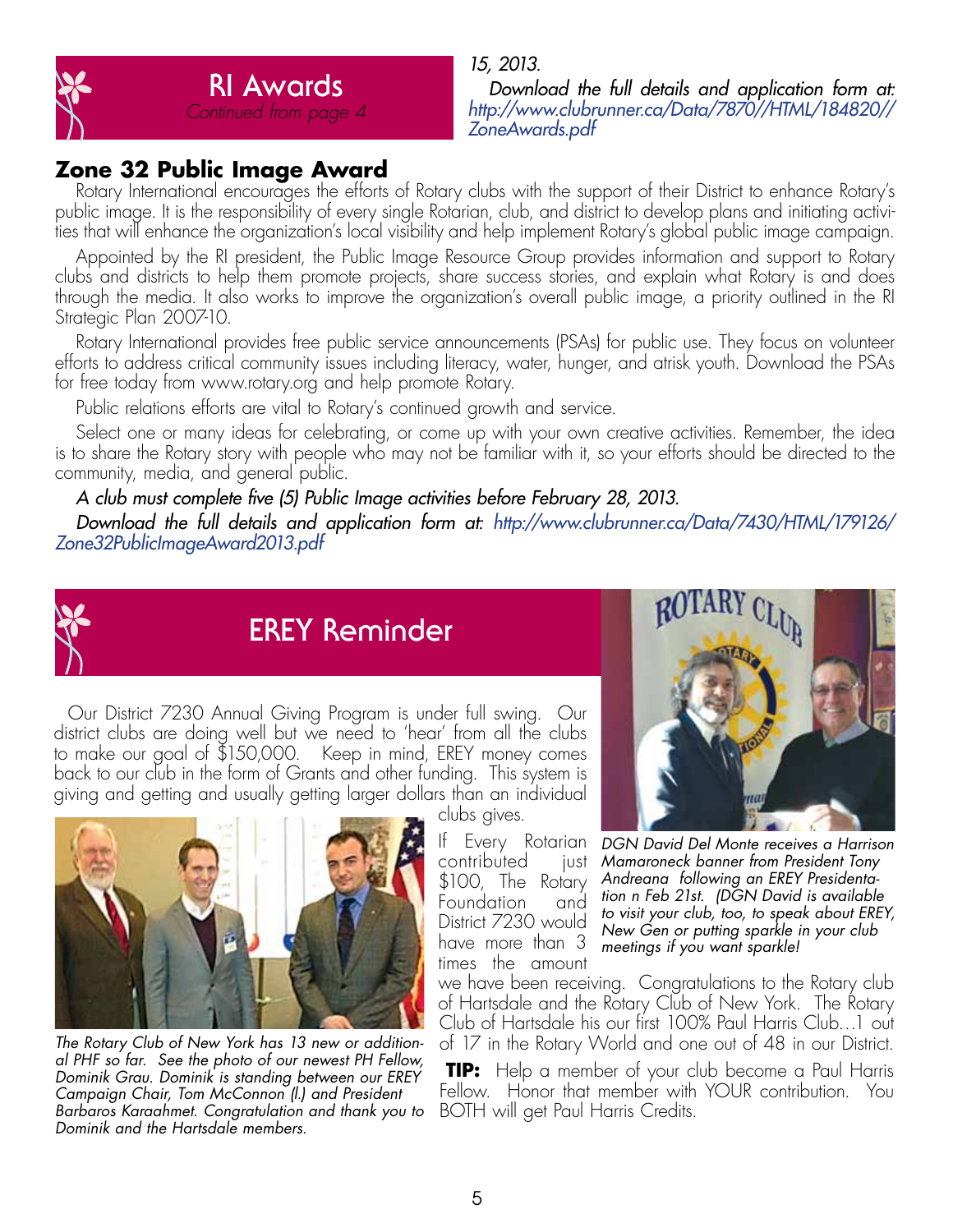## **Briarcliff Manor Rotary Donates Dictionaries to Elementary School Children**

The Rotary Club of Briarcliff Manor donated dictionaries to third grade children in the Todd Elementary School in Briarcliff Manor on Thursday, Feb. 7, 2013. Rotarian Past Presidents Paul Rosen and Eric Lebenson distributed the dictionaries, inscribed individually with each child's name, at Todd School.

The Briarcliff Rotary Board approved the proposal in December 2012. Rotarian Rosen, who is a member of the Board and a member of the Club since its inception over 30 years ago, spearheaded the project, arranging for purchase of the dictionaries, individual inscriptions, and coordinating with Todd School officials. The project was in furtherance of Rotary International's focus on enhancing literacy, and



*Past Presidents Paul Rosen and Eric Lebenson distributed dictionaries to the children at Todd Elementary School as Principal Nadine McDermott looked on.*

met with an enthusiastic welcome from Todd officials and children alike.

"It truly was a great experience for Paul Rosen and me, and it certainly looked like the children appreciated their gifts," said Lebenson. "You could really see the excitement in their eyes, and some of the comments were priceless: 'Now I can learn more about China!'…'There is a whole section on Jamaica!'…'I can really keep it for myself?!'…'This is exciting!'"

Todd Principal Nadine McDermott agreed. "The children were very excited and engaged in how they could use the dictionaries," she said.

The individual dictionaries are expected to stimulate curiosity and learning in elementary school children. The Briarcliff Rotary thanks the Todd School officials for their cooperation in this project.



### **Rotary International Convention in Lisbon, Portugal**



#### **Rotary Gets Ready to Explore Lisbon**

The 2013 RI Convention will take place in Lisbon, Portugal, 23-26 June. Portugal's capital offers Rotarians breathtaking views, rich history and culture, and some of the country's finest shopping and dining. At its peak, the city served as capital to an empire spanning several continents, from South America

to Asia. That traditional of exploration is now captured in world-class museums and monuments, including the stunning Monument to the Discoveries. *As a possible add-on to the conference, a trip on the Douro River (river of gold), which goes out of Porto. There are many things to see, as well, in the Lisbon and Porto areas.*

From the bustling House of Friendship to breakout sessions to preconvention meetings, the RI Convention is your way to connect with the family of Rotary. See the full schedule of events at: *http://www.riconvention.org/en/2013/Program/Schedule/Pages/ridefault. aspx*.

Coby Ellingwood would be happy to assist Conference travelers with airline information (costs change hourly), and tours of this beautiful country, and surrounds. He has many agents that know Lisbon and Portugal well. Please contact Coby for any information, at *coburn.ellingwood @altour.com.* Coby is in touch with TAP Airline to get a contract for possibly lower group fares, for the trip, and will keep Rotarians informed.

*Coby says: "I have, and would be glad to forward to you, a sample "travel package" which includes the Conference dates plus additional tour features after the Rotary event. This could be used as a guide to help you in putting together an itinerary customized to your wishes".*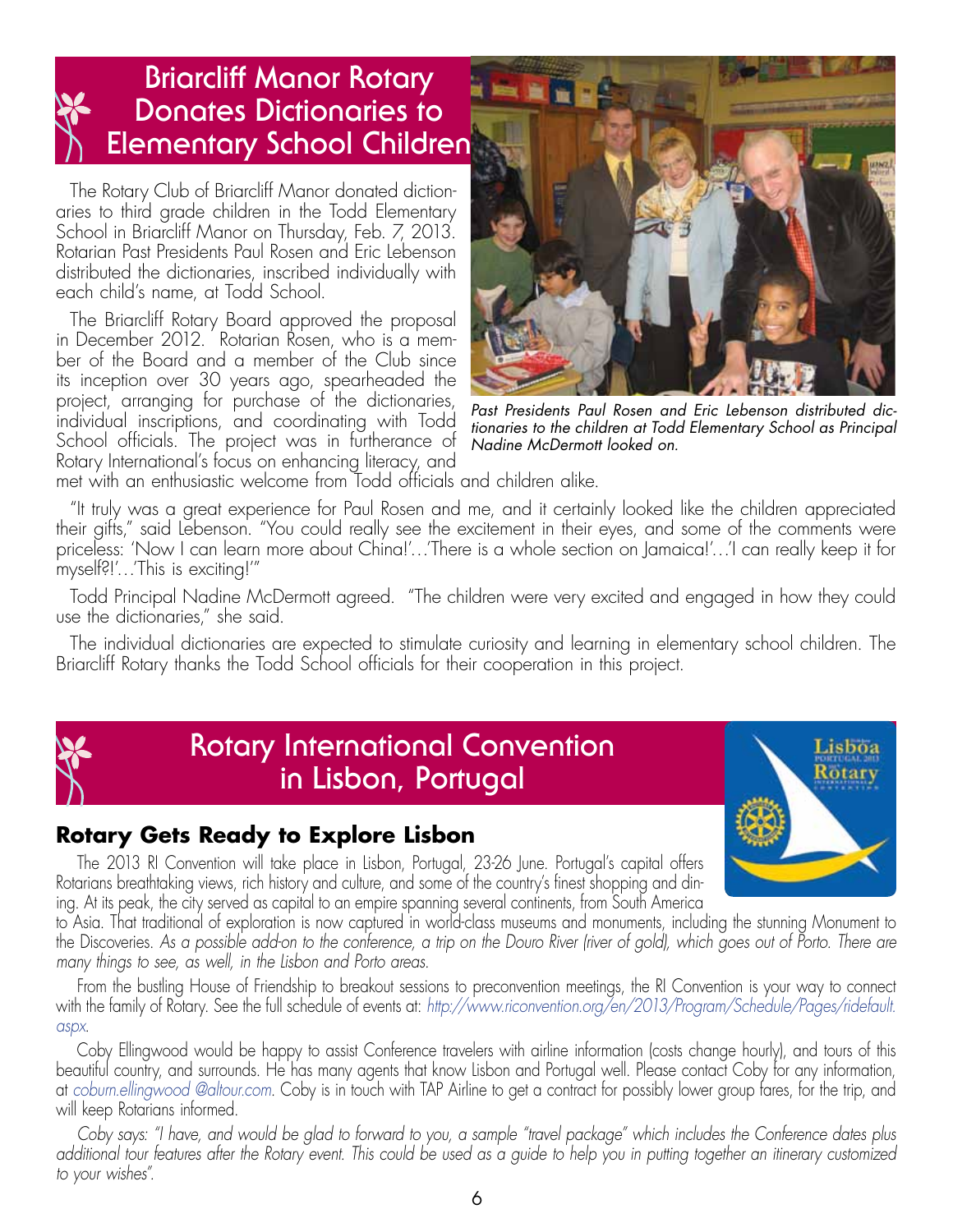### **Tamaki Hosoda 2012-13 Rotary Ambassadorial Scholar from Japan**

In September 2012, my graduate study in the Master's program in Clinical Psychology at Columbia University began. The class style in the US is different from Japan, and, with my limited English skills, I struggled with catching up with classes, especially in discussions. I was totally overwhelmed. Meanwhile, Rotarians Doris and Bob Benson, came to see *Host Counselor Doris Benson (l.), Bob Benson and*  me and showed me around NY. They listened to my experiences as a psychologist in Japan, my objectives for my gradu-

ate studies, and future dreams to help distressed children and their families in the world through pediatric care. Their intellectual curiosity and deep insights reminded me of why I was here and motivated me to pursue my graduate studies as a Rotary Ambassadorial Scholar. Above all, they treated me as their family member. When I meet them, their dialogues are always funny and I find that they are a lovely couple! I cannot say how much they reassure me.

Rotary gave me a lot of experiences. At the District 7230 Scholar Orientation Seminar at Fogarty's Town Tavern, in Bronxville, new scholars received welcoming words from the district, and introduced ourselves and shared our objectives. At the Regional Orientation Seminar in Boston, we furthered our understanding of Rotary's contributions to world peace. Also, Rotary International UN Day gave us worldwide perspectives. Through these, meeting with many Rotarians in person was a learning experience. Since I study in a Clinical Psychology program in which few international students are enrolled due to language barriers and I do not know Japanese precursors in the field, I have a lot of worries concerning my future plans. Rotarians, however, have broad knowledge and a lot of experiences in their own fields. They kindly shared those with me as their family member and gave me helpful advice. I have obtained a big family in the US who always support me.



*Tamaki Hosoda.*



*Ambassadorial Scholar Orientation in Tokyo, Japan, 2750 District Governor Takamoto Sakuma (r.) and Tamaki.*

Now I feel my class is the most significant location for cultural exchanges. I grew up in a family in which my grandmother is a teacher of calligraphy and tea ceremony and we value Japanese traditions. Although my parents did not teach me strict discipline or manners, they always respected me and expressed gratitude to others, by which I have learned how to express respect to others. In class, even though I do not explicitly talk about Japanese cultures, I have realized that my behaviors, attitudes, or experiences about how we strengthened the bonds through the Tohoku



*The District 7230 Scholar Orientation Seminar.*

Earthquake and Tsunami and what I found through practices as a psychologist convey Japanese cultural perspectives. Needless to say that I am excited to learn from my classmates and share my Rotary experiences with them, I am glad that my classmates talk to me and have got interested in learning more about Japan. I am proud to act as a bridge with the US and other countries as a Japanese scholar.

When I talk with Rotarians in my sponsor club, friends and former colleagues in Japan, I often talk about my great experiences with Rotarians in the US. I feel honored to be a Rotary Ambassadorial Scholar and thrilled to contribute to Rotary missions through my graduate study and activities together with other motivated scholars from all over the world!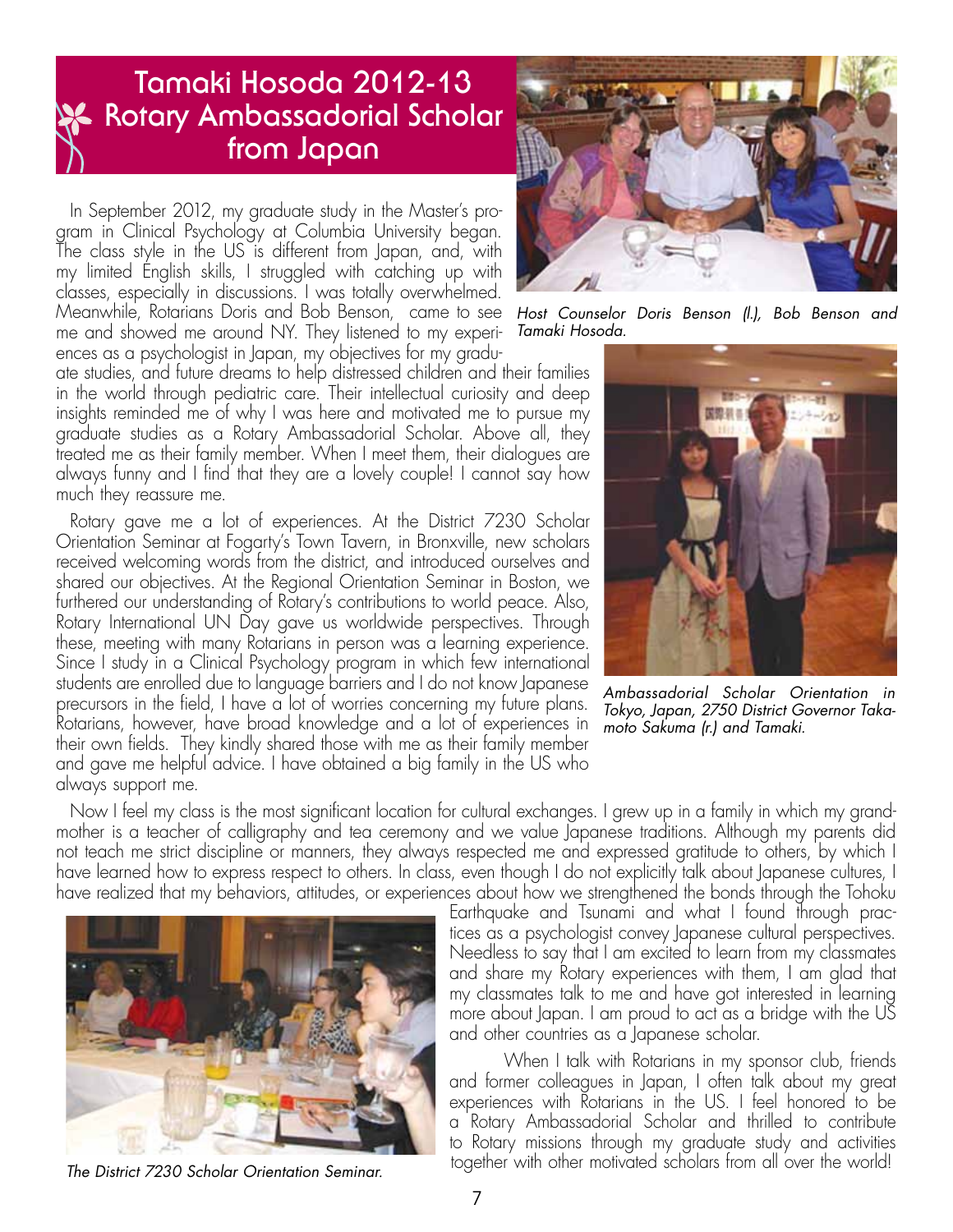

### **The Rotary Leadership Institute is Coming to a Location Near You!**

#### **Where: White Plains High School White Plains, New York**

### **When : Saturday, 8 am to 4 pm, April 27, 2013**

#### **Courses: Part I, II, III**

The Rotary Leadership Institute is an exciting and powerful tool to develop ethics, leadership skills and enhance your role as a guiding force in your Rotary Club.

Additionally it offers the opportunity to interact with Rotarian's from other clubs and exchange ideas on what programs and projects may benefit your club.

I urge you to act now by visiting the RLI web site, www.rlinea and register the course level that you are eligible for.

The question of on-site registration is under review and may or may not be an option going forward. Therefore it is in your best interest to register now and not be shut out of any course offerings.

Questions can be addressed to:

Governor Gregory Arcaro: *garcaro@aol.com* or PDG/SVC Dong-Joon Lee: *rotary7230@msn.com* or PDG/RVC Dominic Jengo: *dominicj@email.com*



## **Cortlandt Manor Participates in Rotary Community Corps**

#### *"Having the Rotary Community Corps of Keon as our partner has shown us that any problem, anywhere can be conquered when all members of the Rotary family work together."*

This is a quote from Sharon Irving of the Cortlandt Rotary Club which is featured on the new Rotary Community Corps brochure published by Rotary International.

### **What is an RCC?**

A Rotary Community Corps, or RCC, is a team of local volunteers who are committed to their community's long-term economic development and self-sufficiency. RCC members work with a local Rotary club to address community issues such as



AVE ROTARY

**TESMI GINE** 

TUTE

inadequate access to safe water, health concerns, illiteracy, and hunger.

Since their launch in 1985, RCCs have served communities around the world. RCCs can be rural or urban, large or small, and can be formed in any community in which Rotary has a presence.

### **RCCs Making a Difference Worldwide**

Iligan City, The Philippines: The RCC of Mibala established a microcredit program for cut-flower production. The program's low-interest loans enable community members to free themselves from debt to loan sharks, establish businesses, and help their families.

Guadalajara, Mexico: The RCC of San Miguel gives scholarships to high school *Continued on page 9*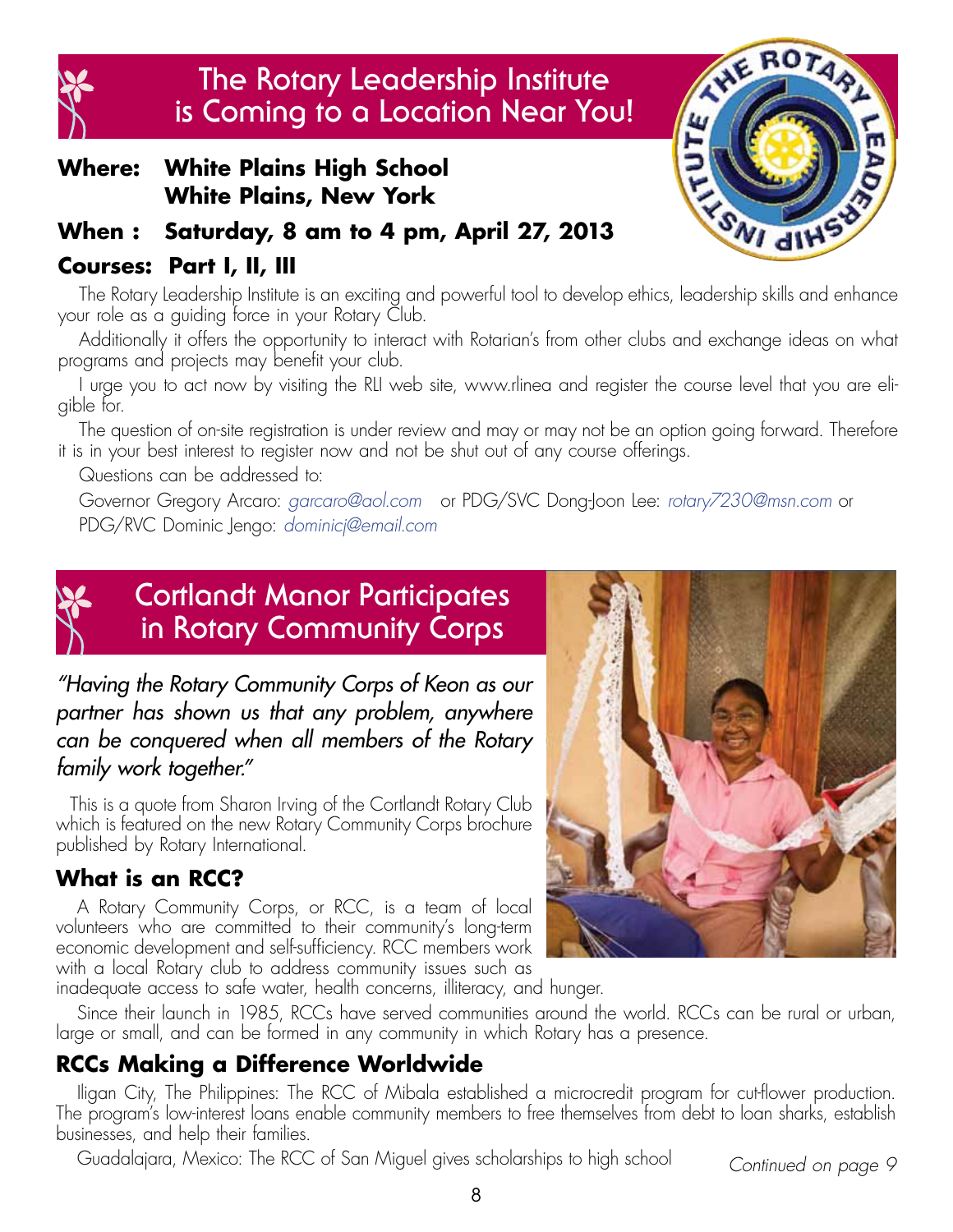

students from poor families. Scholarship recipients commit to working to achieve good grades and completing their education.

Maraval, Trinidad and Tobago: The RCC of Maraval promotes sustainable development in the community's biggest industry, tourism. RCC members created an eco-tour package to bring more business into the community, while helping to preserve its natural beauty.

Nairobi, Kenya: The RCC of Cura Village supports a local orphanage by organizing funding for the children's education and outfitting the building with equipment and appliances.

Cortlandt Manor, New York, USA: The RCC of Keon promotes volunteerism among the developmentally disabled community at the nearby Keon Center.



Disabled volunteers manage the RCC and plan service activities at a food pantry, a dog rescue facility, and other locations.

Tamil Nadu, India: The RCC of Pilavilai donated saplings and female goats to families in need, which provided them with milk and a source of income. Recipients were asked to give the goat's kids to the RCC, so that other needy families would receive goats in return.

Handa, Japan: The RCC Handa Volunteer Disaster Relief Coordination Society provides a multitude of disaster relief training classes. Recently, its members created easy-to-assemble temporary toilets for use following a disaster.

Alexandria, Egypt: The RCC Community Development of El-Matar conducts classes on parenting, premarital counseling, health education, women's health, and pregnancy for residents of this impoverished neighborhood.

#### *Shape Your Community with an RCC*

You know your community better than anyone.

Help shape its future! Through an RCC, you can Tackle the problems facing your community today. Strengthen your civic involvement and mobilize your neighbors. Learn new skills and share your knowledge with others. Improve the quality of life for your neighbors. Reach your fullest potential by developing leadership skills and helping others. Make new friends and meet interesting people.



### **District Peaceletter Article Submission Schedule**

#### **Attention all Assistant Governors and Club Presidents:**

Content for the District 7230 PeaceLetter will be invited monthly from all Clubs Please submit your article and/or photos with captions at least 2 weeks before the first of the month.



Please submit your article as a Word document or as text in the body of an email. Please also be sure that the article/captions have been carefully proofread. Please do not write in the first person ("we, our" - use"tthe Club" instead). Please do not submit scans of published articles if you can avoid it. Hi res jpegs of your photos will give the best representation of your event.

Contact Newsletter Chair Marguerite Chadwick-Juner at: *m.juner@verizon.net*, (718) 885-0993 or (646) 201-3625.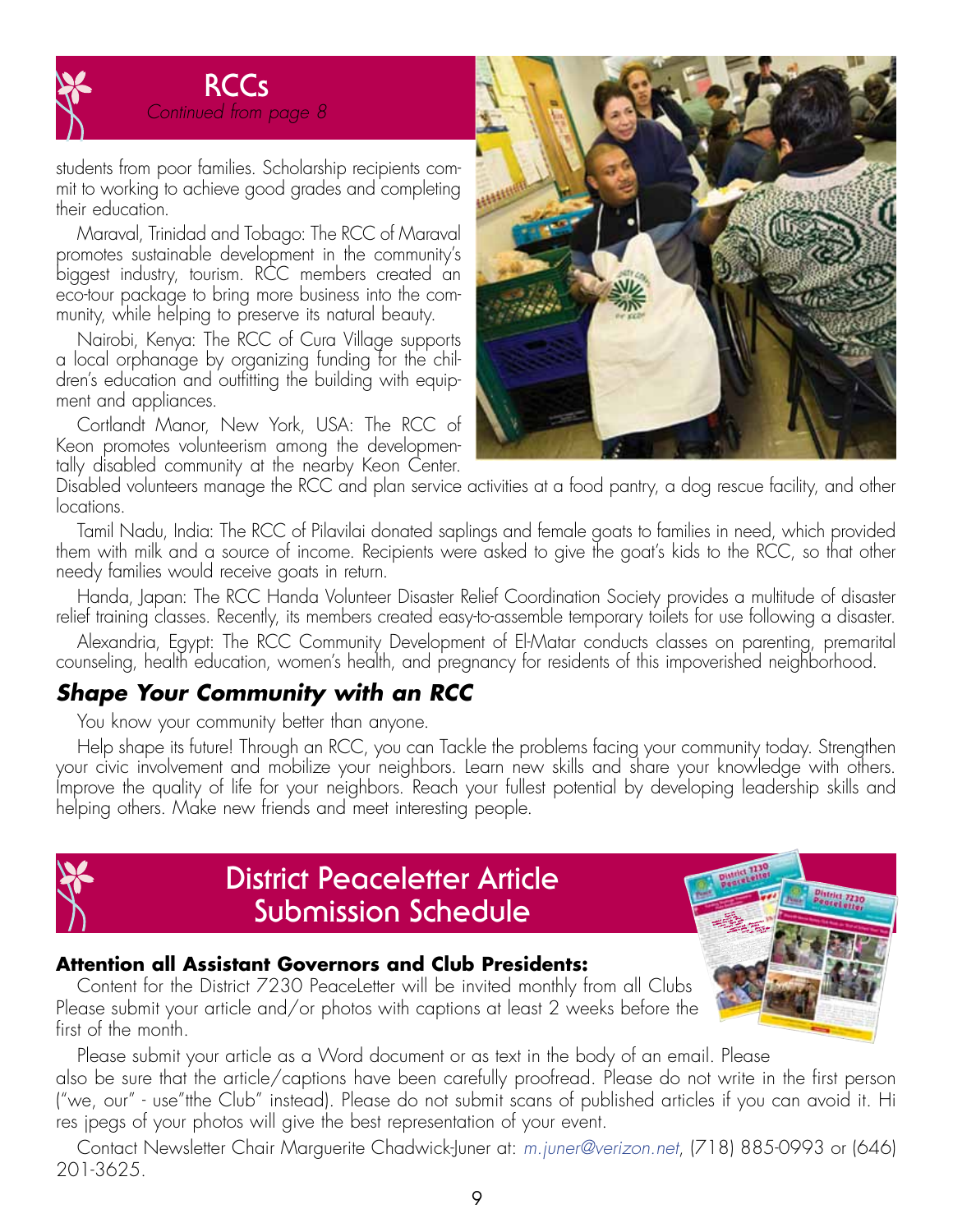

### **NYC Mayor Michael Bloomberg Joins Fight Against Polio**

NY City Mayor Michael Bloomberg announced Thursday, Feb. 28th that he is giving \$100 million through the philanthropic arm of his foundation to the Global Polio Eradication Initiative. The 25-year-old public-private partnership has narrowed the number of countries where polio is still endemic, putting eradication in sight. So far this year there has been only 2 cases worldwide.



The donation from Bloomberg Philanthropies, to be

made over six years, gives a big boost to an effort by fellow billionaire philanthropist Mr. Gates to raise \$5.5 billion for a new GPEI "polio eradication and endgame strategic plan" to wipe out the virus by 2018. Polio eradication is a major priority for the Bill & Melinda Gates Foundation, which has invested more than \$1.5 billion in the cause since 2008.

The GPEI, whose partners today include Rotary International, World Health Organization, Centers for Disease Control and Prevention and UNICEFF, has been trying since 1988 to eradicate polio. To make a donation to Polio Plus *http://www.rotary.org/en/Contribute/Pages/ridefault.aspx*.

### **Student Summer Exchange Available!**

*Can you imagine spending 3 - 6 weeks this summer with a family and host sibling in one of 30 countries in the world?!* In return, your family will host an Exchange Student for an equal amount of time during the summer. If you know anyone 15 to 18.5 years old (whether in a Rotarian family or not!), who might be interested contact: Dr. Roger Swanson at *roger.swanson@ verizon.net* or 914-826-4845. See also *www.exchangestudent.org* for information on STEP rules and cost.

Applications are due - through a Rotary Club - by April 15th.



## **Call for Club Changes to the District's By-Laws and MAP**

The District By-laws & Incorporation Committee will be presenting its recommendations for changes to our District By-laws and Manual of Procedure to make them more compatible with our status as a non-profit corporation. The presentation will be made at our District's Annual Meeting on May 18th at the District Conference.

Please email any recommendations your club has to Debby Appel, the chair of the committee, at *debby. appel@verizon.net* by April 1st.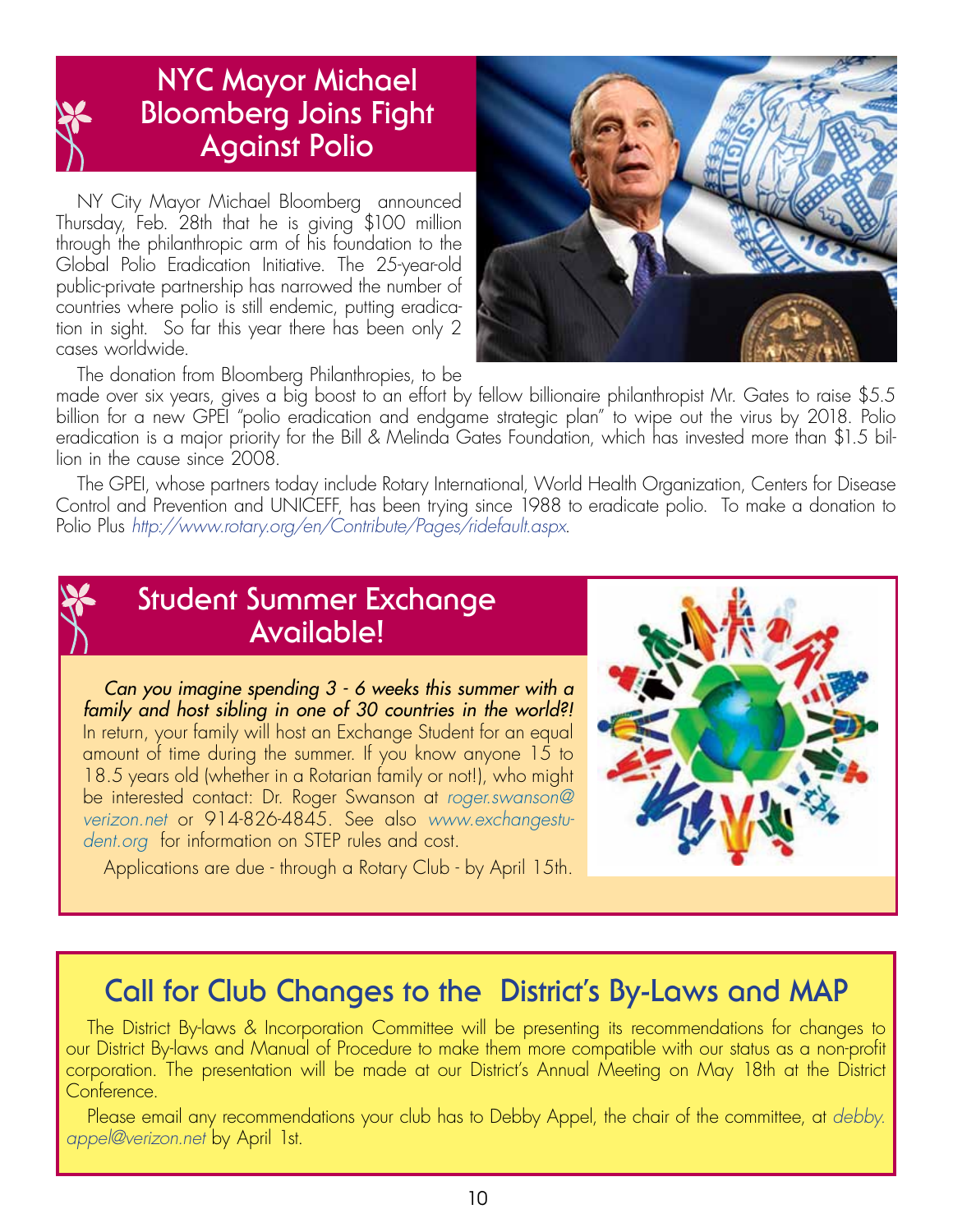# **Call For Presenters & Facilitators**



**PEACE THROUGH RESPECT: A Forum to Build Peace in Our Communities Sponsored by Rotary District 7230**

May 17, 2013 • 3:30 – 7 p.m. ~ Forum • 7 p.m.~ Reception Doubletree Hotel, Tarrytown, NY

#### Facilitators and Presenters are being sought for four breakout sessions:

- Peace and Religion The challenges of extremism
- Peace in the Digital Age How cyber-bullying has increased the perils of bullying for our children and what we can do about it.
- Peace in the Streets Seeking solutions to gang and other violence in our cities and towns
- Peace and Environmental Disruption the effects of environmental injustice today and threats to peace in our communities caused by climate change (e.g. draughts, flooding, etc.)

Presentations can be in the form of remarks (approximately 10 minutes) or artistic performances (3 - 10 minutes). We are especially interested in programs that encourage adoption by, or collaboration among, attendees.

Please respond with your interest and envisioned format (i.e. talk, performance, etc.) by sending a proposal (of no more than 250 words) to: Taylor Eskew, rteskew@gmail.com by March 1, 2013.

If you are interested in facilitating one of the conference breakout sessions, please inform us of your qualifications. A decision on presenters and facilitators will be made by March 15.

Presenters and Facilitators are the guests of Rotary District 7230 for both the Forum and the following reception.



## **Friendship Exchange Committee Opens Up Opportunity for Family Exchanges**

Given the resounding success of our District's Friendship Exchange Team that went to Bangalore, India, and the repeated interest that Rotarians have expressed in having their families being involved in Rotary, the Friendship Exchange Committee invites Rotarians to participate in a Visitor Program. This Program would give individual Rotarians and their families the opportunity to spend a few days, on a reciprocal basis, in the home of a Rotarian family in another country. Staying with a local Rotarian family in their home and sharing their life-style is the best and most enjoyable way to enhance cross-cultural understanding and building international relationships. This would be particularly helpful for young children and non-Rotarians to appreciate other perspectives, which is becoming increasingly important in a shrinking globe. As Kevin Finkelstein, the 22-year old non-Rotarian who was part of the Team to Bangalore, observed, ""I could not imagine a more educational, enlightening experience than our recent Friendship Exchange adventure to the Rotary Club of Bangalore."

 The typical Visitor Program lasts about a week, as recommended by Rotary International, http://www. rotary.org/RIdocuments/en\_pdf/rfe\_handbook\_en.pdf. (For a copy of our District's hosting guidelines, click here).

 This is an ongoing Program; it is not a team program. Individual Rotarian families may host, and be the guest of, a corresponding Rotarian family by themselves according to mutually convenient schedules, at dates and times of their own choosing. The District's Friendship Exchange Committee would facilitate this by coordinating inquiries and interests.

 Rotarians interested in participating in this Program are invited to send an email expressing their interest to the Friendship Exchange Committee. The Committee will keep a list of interested Rotarians, and will contact such persons whenever the District gets an expression of interest from elsewhere. *Continued on page 12*